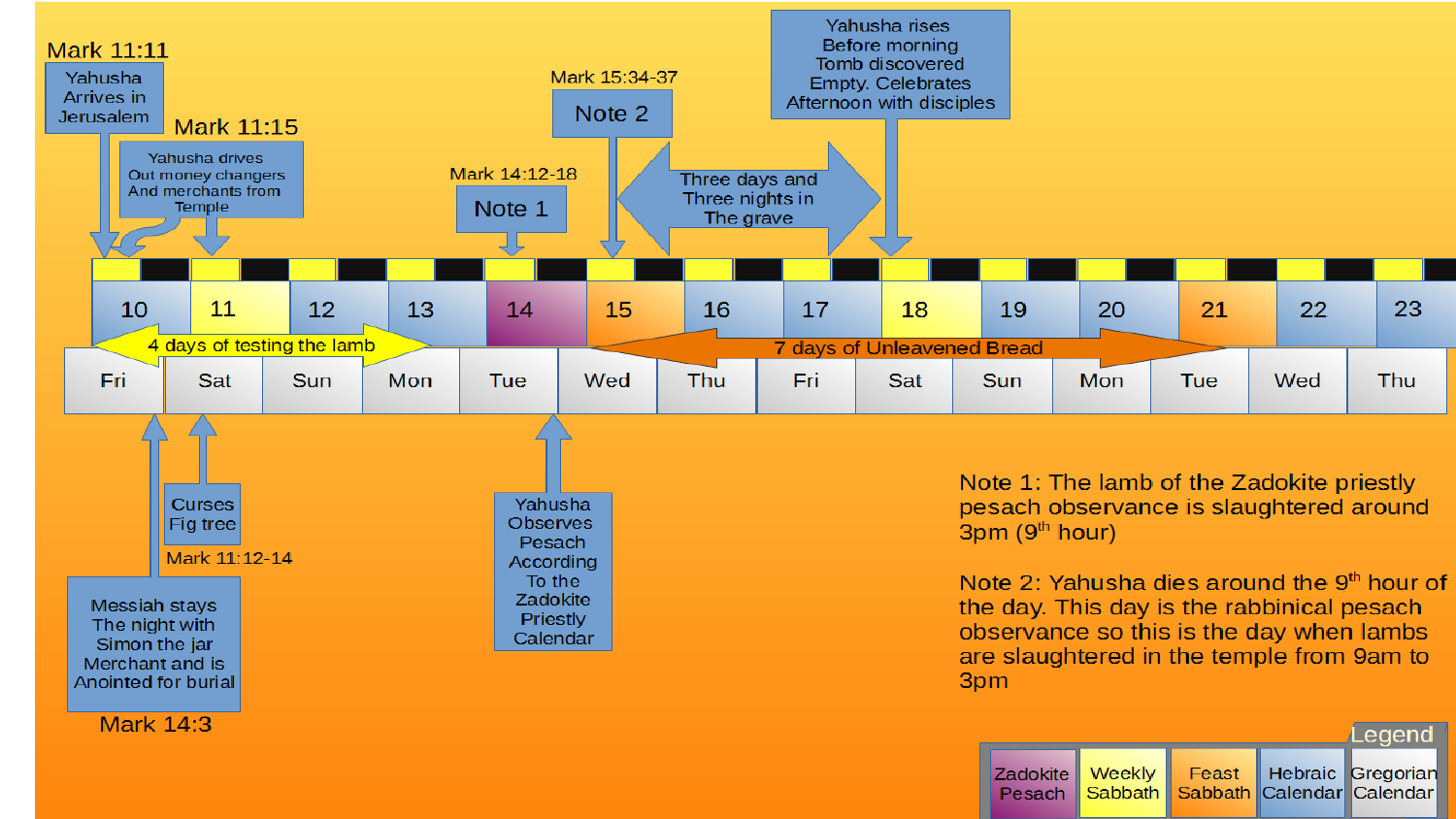

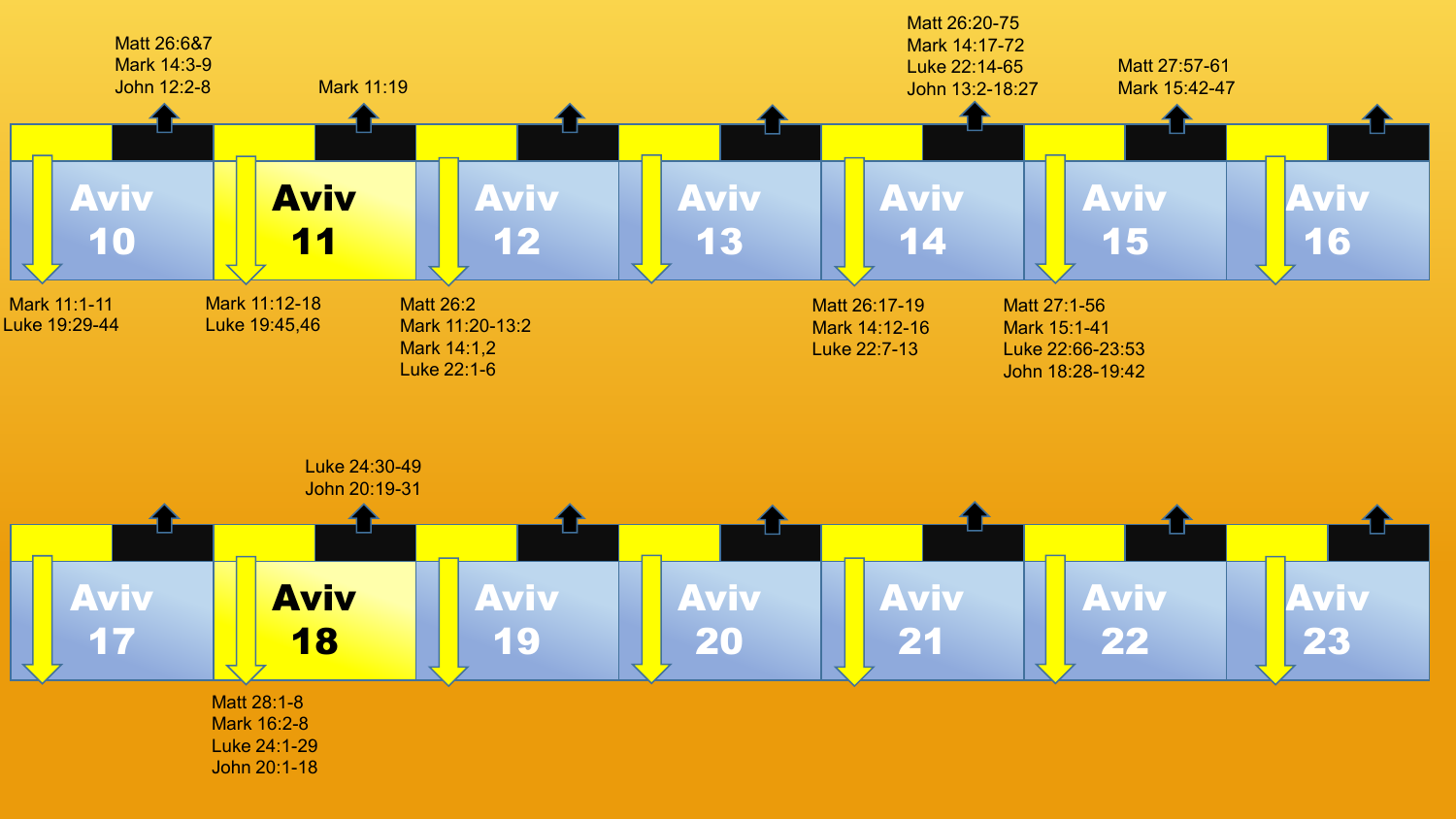A complete timeline for the time around of Yahusha Ha'Mashiach's sacrifice is not available from what I can find. So I will show what is written and how it lines up.

John's gospel is written from a rabbinical viewpoint so the sabbath days listed and how the days line up are from a rabbinical observance view.

Note for those who hold the view that scripture says messiah rose on the first day of the week; all corrupted texts will render that translation. If you look at the interlinear scripture in the original language they ALL say in the dawning toward one of the sabbaths (weekly or  $7<sup>th</sup>$  day) [http://www.bayithamashiyach.com/Matthew\\_28.pdf](http://www.bayithamashiyach.com/Matthew_28.pdf) [http://www.bayithamashiyach.com/Mark\\_16.pdf](http://www.bayithamashiyach.com/Mark_16.pdf) [http://www.bayithamashiyach.com/Luke\\_24.pdf](http://www.bayithamashiyach.com/Luke_24.pdf) [http://www.bayithamashiyach.com/John\\_20.pdf](http://www.bayithamashiyach.com/John_20.pdf)

In John 11 after Yahusha raises Lazarus from the dead he stays in a city called Ephraim by the wilderness (vs 54). At some point He leaves there and travels to Jericho (mat 20:29) and on to Bethany (Beth Ayna) where Lazarus was staying

Day 10 Matt 21:1-3 nearing Jerusalem messiah sends two disciples for a donkey and colt

(Zechariah 9:9)

enters Jerusalem on the donkey Mat 21:7-11

goes to temple and drives out all the money changers and merchants Mat 21:12&13

leaves the city and spends the night in Bethany Mat 21:17

while staying the night in Bethany Messiah stays at the house of jar merchant Simon (Mat 26:6, Mark 14:3).

It is during his stay here he is anointed for burial by a woman with an alabaster box

Day 11 comes back into city in the morning and seeing the fig tree without fruit curses it

Mat 21:18-22

Messiah has many altercations with scribes and pharisees and their students Mat 21:23-23:39

this apparently happens all four days messiah visits the temple from Aviv 10 to Aviv 13 and is

seen as "testing the lamb for any defect"

Messiah tells many parables and prophecies Mat 24:1-25:46

mat 26:2 messiah states after two days is the moed of pesach (Aviv 14). also by this statement we know this must be the  $12<sup>th</sup>$  as the moed of pesach is in the evening and as per John 11:9 Messiah defines a day as having twelve hours.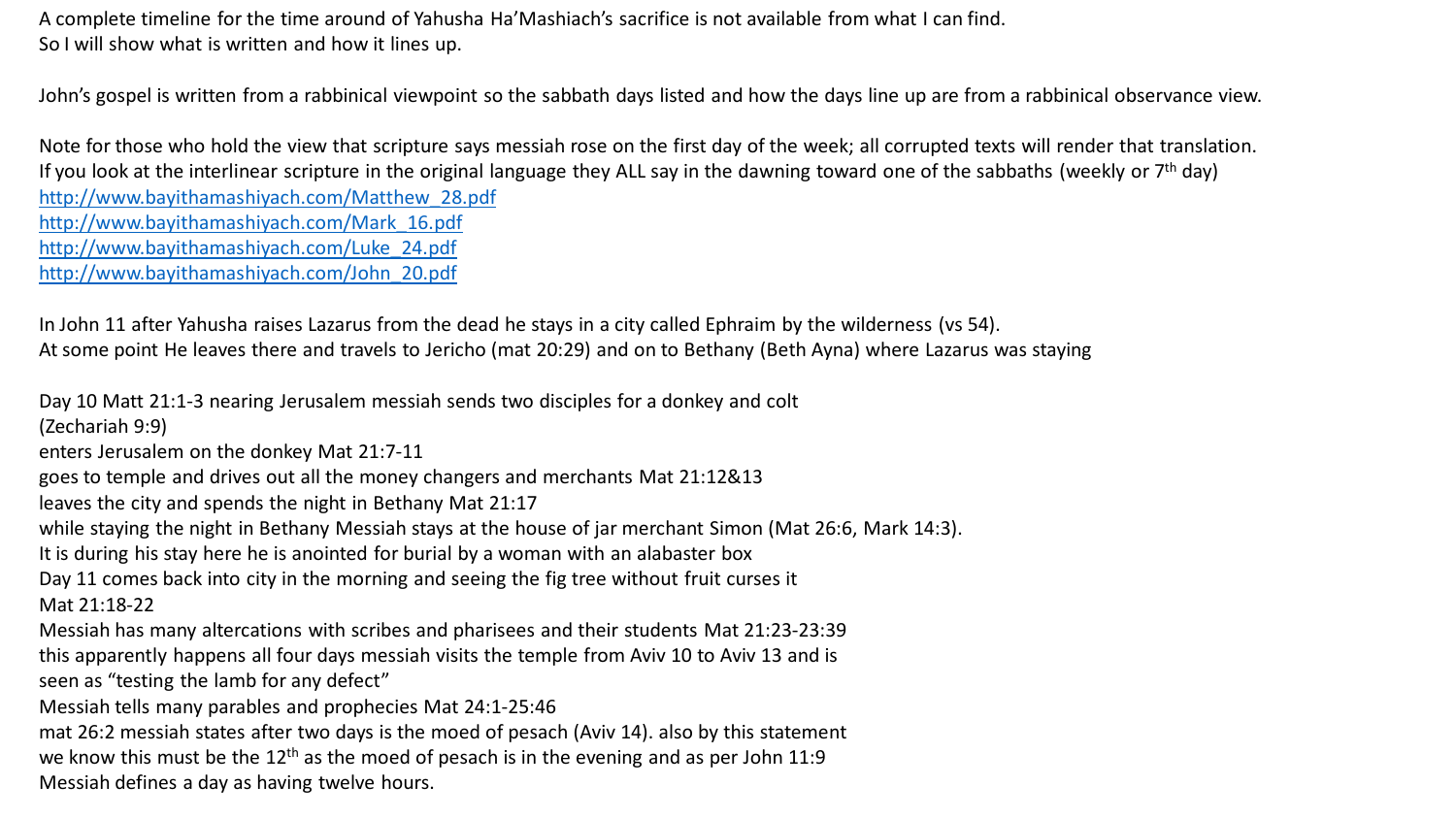## Day 14 Messiah observes the Zadokite priestly Pesach with His disciples Mark 14:12. That evening after the meal Messiah goes to the garden of gethsemany with his disciples to pray (except Judas who had left during the meal to do his evil deed) Mark 14:32-42. Then Messiah is betrayed and taken to trial Mark 14:43-72.

- Day 15 Messiah is brought before high priests and before Pilat and Caesar Mark 15:1-20 Messiah is put in tomb by Joseph of arimathea after death Mark 15:43-46
- Day 18 **SHABBAT** Messiah is resurrected before shabbat;
- Mary Magdalene and the other Mary arrive at the tomb EARLY before shabbat I believe.
- All three accounts say it differently but I believe the correct interpretation is
- before morning comes so this would have Messiah leaving the tomb before shabbat.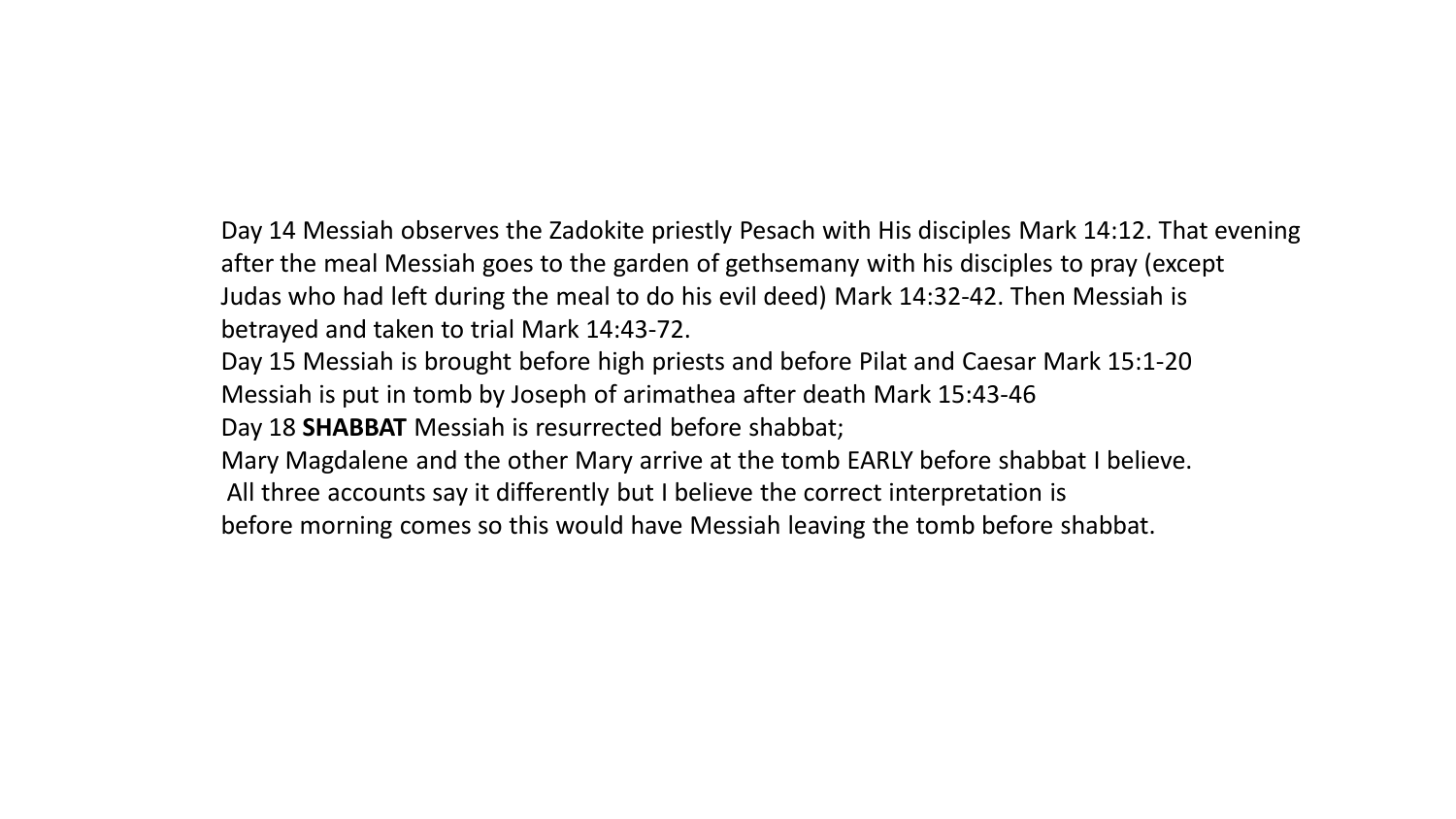Items highlighted in green Reference places Yahusha Was on His journey back To Jerusalem for Pesach